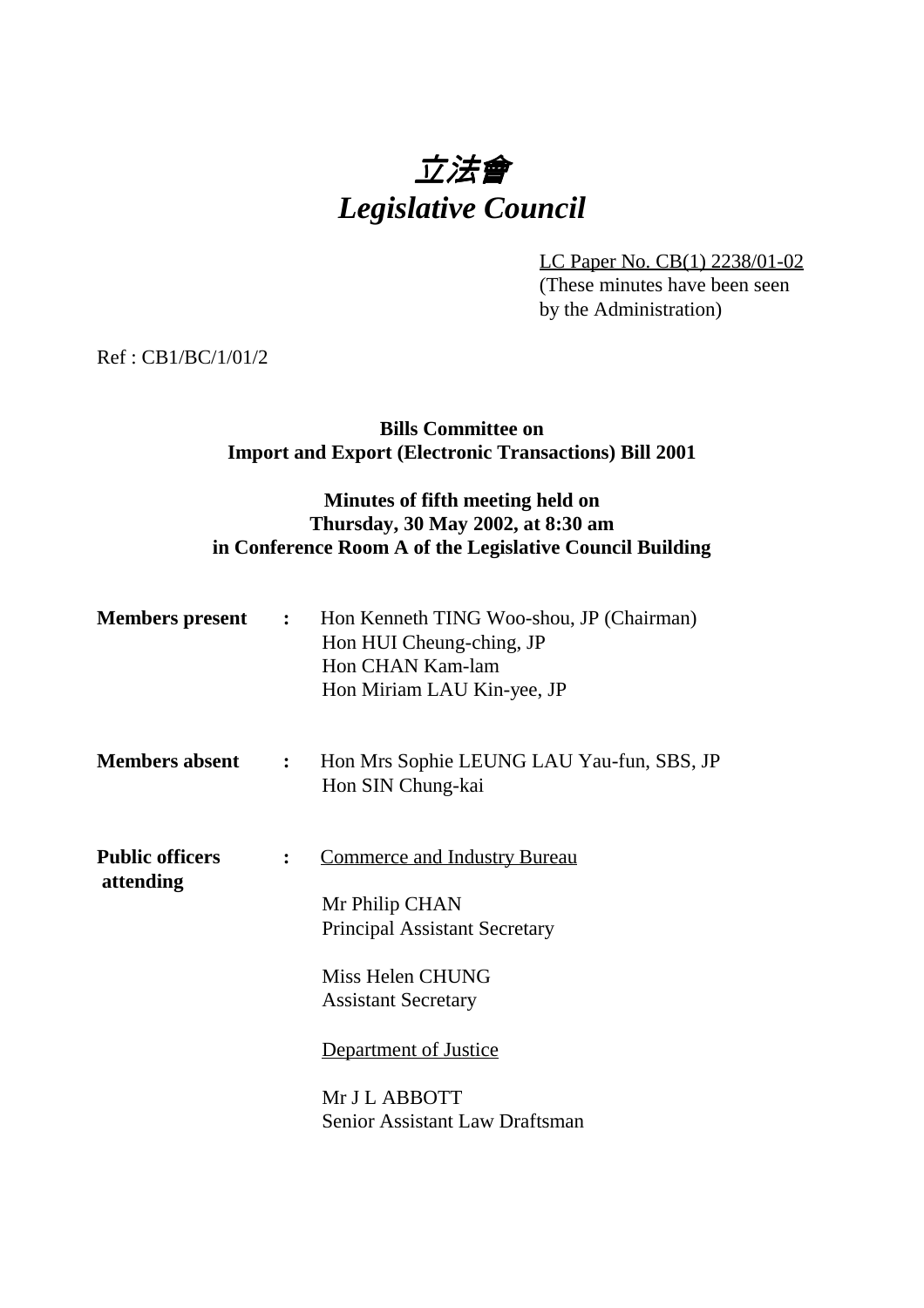|                                            |                | Ms Frances HUI<br><b>Senior Government Counsel</b>             |
|--------------------------------------------|----------------|----------------------------------------------------------------|
|                                            |                | <b>Customs and Excise Department</b>                           |
|                                            |                | Mr HO Ka-ying<br>Senior Staff Officer (Information Technology) |
|                                            |                | <b>Census and Statistics Department</b>                        |
|                                            |                | Ms Josephine TSE<br>Senior Statistician (Trade)                |
|                                            |                | <b>Trade and Industry Department</b>                           |
|                                            |                | Miss Winnie TO<br>Principal Trade Officer                      |
| <b>Attendance by</b><br>invitation         | $\ddot{\cdot}$ | <b>Tradelink Electronic Commerce Limited</b>                   |
|                                            |                | Miss Emily CHUNG<br><b>Chief Operations Officer</b>            |
|                                            |                | Mr Alfred YUEN<br>Vice-President-Applications Development      |
| <b>Clerk in attendance :</b> Miss Becky YU |                | Chief Assistant Secretary (1)1                                 |
| <b>Staff in attendance</b>                 |                | Miss Anita HO<br><b>Assistant Legal Adviser 2</b>              |
|                                            |                | Mrs Mary TANG<br>Senior Assistant Secretary (1)2               |
|                                            |                |                                                                |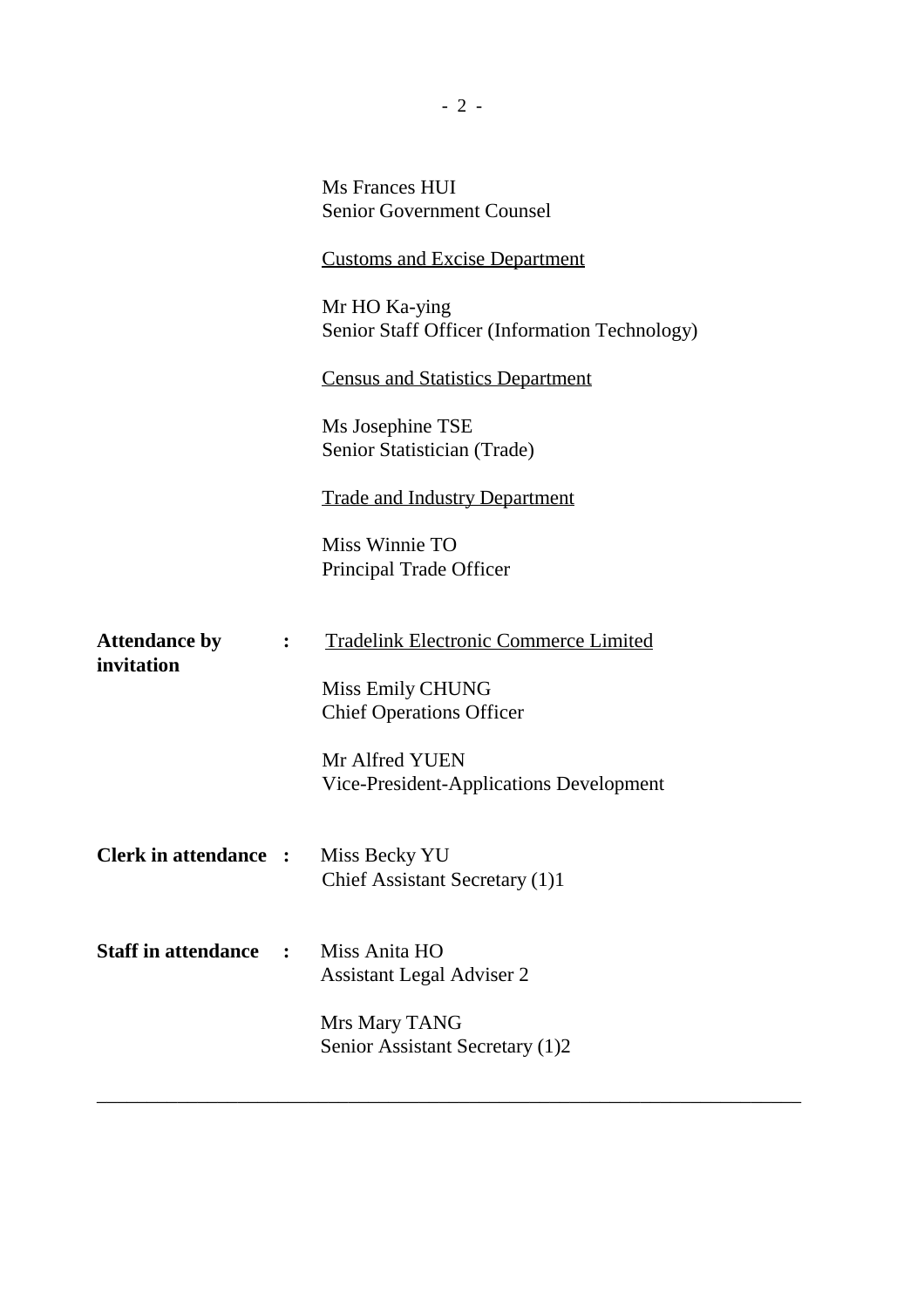The minutes of the meeting held on 9 May 2002 were confirmed. **II Meeting with the Administration and deputations**  $(LC$  Paper No.  $CB(1)$  1736/01-02 — Submission from the Guangdong and Hong Kong Feeder Association Limited (GHKFA) on the need for proper interfacing arrangements with the Mainland on the electronic submission of cargo manifest LC Paper No. CB(1)  $1835/01-02(01)$  - A letter from the Chief Executive Officer of Tradelink responding to the concerns raised by GHKFA at CB(1) 1736/01-02 LC Paper No. CB $(1)$  1870/01-02 $(01)$  — Administration's response to the concerns raised by GHKFA at CB(1) 1736/01-02 LC Paper No. CB $(1)$  1835/01-02 $(02)$  — List of follow-up actions arising from the discussion on 9 May 2002 LC Paper No. CB $(1)$  1835/01-02 $(03)$  - Administration's response to CB(1) 1835/01-02(02) LC Paper No. CB(1)  $1835/01-02(04)$  Mark-up copy of the Bill incorporating the draft Committee Stage amendments (CSAs) LC Paper No. LS94/01-02 (Revised) — Summary of Administration's responses to the queries/comments raised by Legal Service Division together with CSAs proposed on relevant provisions following discussion by the Bills Committee)

2. The Committee deliberated (Index of proceedings attached at **Annex A**).

 $(LC$  Paper No.  $CB(1)$  1834/01-02 — Minutes of the meeting held on

9 May 2002)

**I Confirmation of minutes of previous meeting**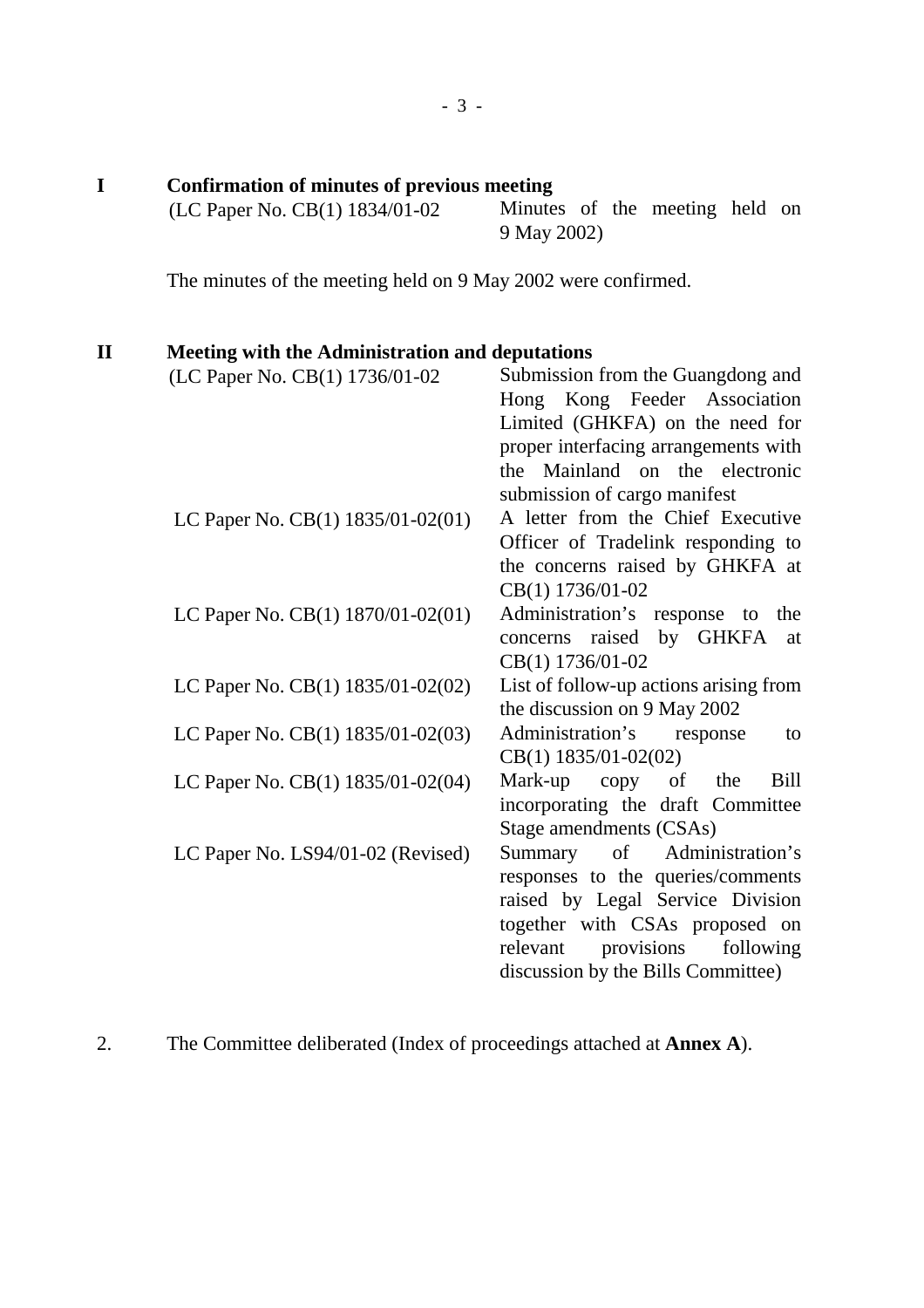- 3. The Administration was requested to
	- (a) confirm whether it was the policy objective of the Guangdong Customs Sub-Administration to mandate the submission of manifests in electronic form and whether Nan Fang was the sole provider of electronic service for manifest submission in all ports within the Pearl River Delta Region;
	- (b) advise the number and locations of ports included under the trial scheme for electronic submission of manifests conducted by the Guangzhou Customs;
	- (c) refine the drafting of proposed sections 15(1B) and (1C) of the Import and Export Ordinance (the Ordinance) to reflect the intention of avoiding duplication in the submission of manifests; and
	- (d) refine the drafting of proposed section 19(1) of the Ordinance to make it an option for the owner of any vessel to provide in paper form or in the form of an electronic record (the manner and format in which the information was given must comply with any requirement specified under Section 11(2) of the Electronic Transactions Ordinance in relation to Cap. 60) a list showing every port or place at which the vessel had called during the period of three months immediately preceding the date of its arrival in Hong Kong.
- 4. There being no other business, the meeting ended at 10:30 am.

Legislative Council Secretariat 9 July 2002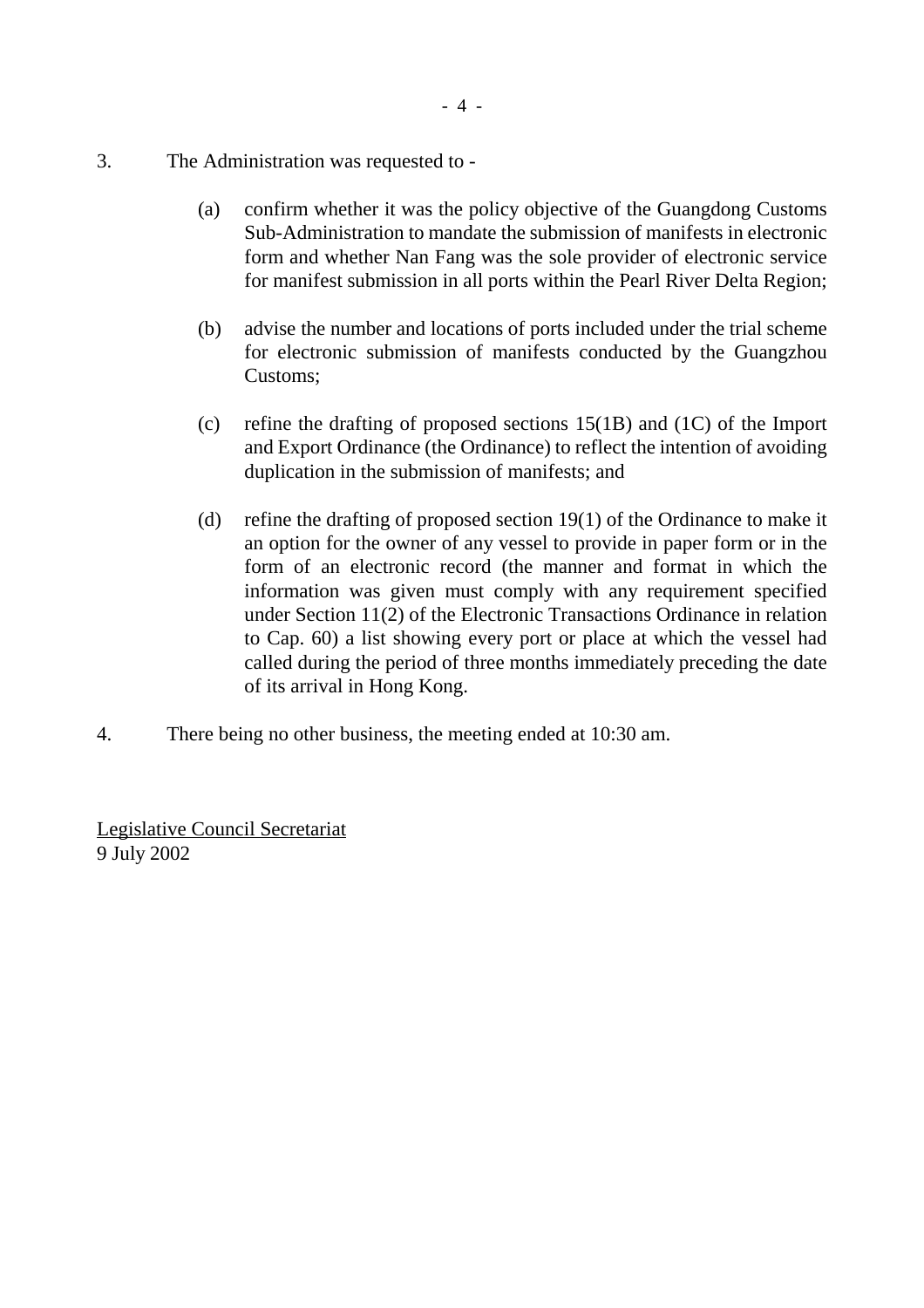#### **Annex A**

#### **Proceedings of the meeting of the Bills Committee on Import and Export (Electronic Transactions) Bill 2001 on Thursday, 30 May 2002 at 8:30 am. in Conference Room A of the Legislative Council Building**

| <b>Time</b>       | <b>Speaker</b>          | Subject(s)                                                                                                                                                                                                                | <b>Action</b> |
|-------------------|-------------------------|---------------------------------------------------------------------------------------------------------------------------------------------------------------------------------------------------------------------------|---------------|
| $000000 - 000202$ | Chairman                | Confirmation<br>of<br>minutes<br>of<br>meeting on 9 May 2002 (LC Paper<br>No. CB(1) 1834/01-02)                                                                                                                           | required      |
| $000202 - 000805$ | Administration          | Report on progress of discussion<br>with Tradelink, Nan Fang and the<br>Guangdong Hong Kong Feeder<br>Association on the electronic<br>submission of cargo<br>manifest<br>(EMAN)                                          |               |
| $000805 - 000815$ | Chairman                | Ditto                                                                                                                                                                                                                     |               |
| 000815 - 000847   | Mr HUI Cheung-<br>ching | Enquiry on outcome of discussion<br>with Nan Fang                                                                                                                                                                         |               |
| 000847 - 000921   | Administration          | Nan Fang agreed on the need for<br>providing value-added service so<br>that carriers would not need to<br>enter manifest data twice for<br>satisfying the requirement in Hong<br>Kong and the Pearl River Delta<br>Region |               |
| 000921 - 000938   | Mr HUI Cheung-<br>ching | Whether Nan Fang was the sole<br>provider of electronic service for<br>manifest submission in all ports<br>within the Pearl River Delta<br>Region                                                                         |               |
| 000938 - 001035   | Administration          | Fang was<br>approved by<br>Nan<br>Guangzhou Customs as a service<br>provider. It played a role similar to<br>Tradelink in Hong Kong                                                                                       |               |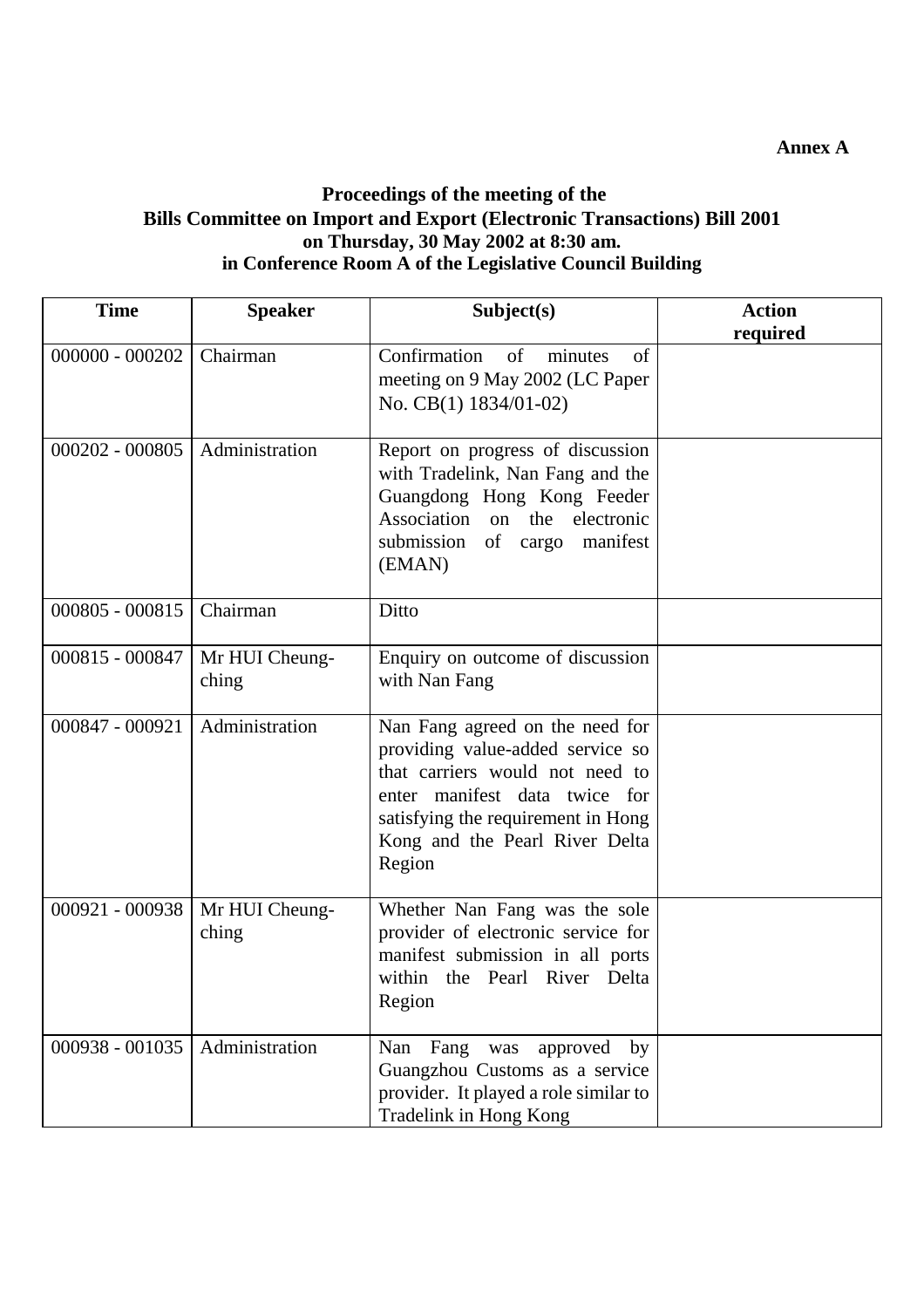| $001035 - 001051$ | Mr HUI Cheung-<br>ching | Enguiry on whether there were any<br>documents to indicate that Nan<br>Fang was the sole service provider                                                                                                                                                                        |                                                                                                                                                                                                                    |
|-------------------|-------------------------|----------------------------------------------------------------------------------------------------------------------------------------------------------------------------------------------------------------------------------------------------------------------------------|--------------------------------------------------------------------------------------------------------------------------------------------------------------------------------------------------------------------|
| $001051 - 001118$ | Chairman                | Ditto                                                                                                                                                                                                                                                                            |                                                                                                                                                                                                                    |
| $001118 - 001230$ | Administration          | Agreed to confirm whether Nan<br>Fang was the sole service provider                                                                                                                                                                                                              |                                                                                                                                                                                                                    |
| 001230 - 001352   | Ms Miriam LAU           | Enquiry on whether Nan Fang was<br>a Government owned company or<br>a private enterprise, whether its<br>services were used by carriers in all<br>ports within Pearl River Delta<br>Region,<br>and<br>whether<br>communication was established<br>between Tradelink and Nan Fang |                                                                                                                                                                                                                    |
| $001352 - 001515$ | Administration          | Communication channel set up<br>between Tradelink and Nan Fang.<br>Would find out more about the<br>operation of Nan Fang                                                                                                                                                        | The Administration was<br>requested<br>confirm<br>to<br>whether Nan Fang was the<br>sole provider of electronic<br>for<br>manifest<br>service<br>submission in all ports<br>within the Pearl River<br>Delta Region |
| $001515 - 001547$ | Ms Miriam LAU           | Need to ensure<br>uniformity<br>of<br>least<br><b>EMAN</b><br>system,<br>in<br>at<br>Guangdong                                                                                                                                                                                   |                                                                                                                                                                                                                    |
| 001547 - 001854   | Tradelink               | Tradelink<br>had<br>been<br>actively<br>communicating with Nan Fang on<br>the possible technical solution to<br>be offered to river carriers.<br>Technical assistance provided to<br>the trade in interfacing with<br>Tradelink                                                  |                                                                                                                                                                                                                    |
| 001854 - 001918   | Chairman                | Target date of the implementation<br>of the technical solution<br>by<br><b>Tradelink and Nan Fang</b>                                                                                                                                                                            |                                                                                                                                                                                                                    |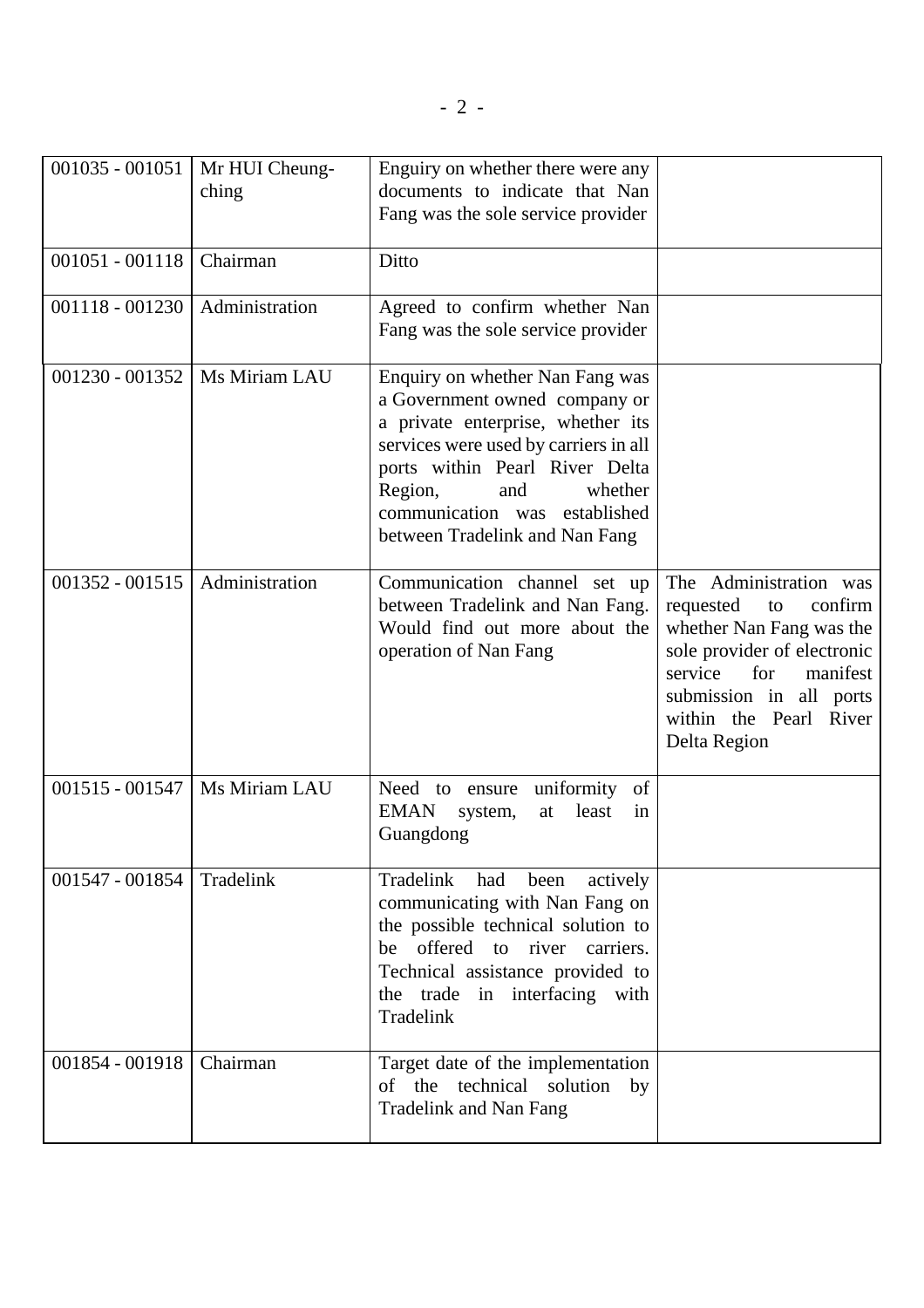| 001918 - 002002   | Administration  | Pending progress of discussion<br>between Tradelink and Nan Fang                                                                                                                                                                                                                                                                                                                                       |  |
|-------------------|-----------------|--------------------------------------------------------------------------------------------------------------------------------------------------------------------------------------------------------------------------------------------------------------------------------------------------------------------------------------------------------------------------------------------------------|--|
| $002002 - 002346$ | Mr CHAN Kam-lam | Need<br>escalate<br>level<br>of<br>to<br>communication. Instead of relying<br>communication<br>between<br><sub>on</sub><br>Tradelink and Nan Fang, the SAR<br>Government should communicate<br>direct with Guangzhou Customs.<br>Assistance should be sought from<br>Kong Guangdong<br>Hong<br>the<br>Cooperation Coordination Unit<br>(HKGCCU) where<br>necessary.<br>More pro-active approach needed |  |
| 002346 - 002423   | Chairman        | Ditto                                                                                                                                                                                                                                                                                                                                                                                                  |  |
| 002423 - 003127   | Administration  | Agreed on need for pro-active<br>approach<br>effective<br>and<br>more<br>communication.<br>Would verify<br>status of Nan Fang. Would decide<br>on need for assistance from<br>HKGCCU.<br>The trial scheme<br>whereby carriers were required to<br>submit manifest electronically well<br>in advance had just been conducted<br>by Guangzhou Customs recently                                           |  |
| 003127 - 003243   | Mr CHAN Kam-lam | Supported<br>proactive<br>a<br>more<br>approach                                                                                                                                                                                                                                                                                                                                                        |  |
| 003243 - 003256   | Chairman        | Ditto                                                                                                                                                                                                                                                                                                                                                                                                  |  |
| 003256 - 003407   | Administration  | Ditto                                                                                                                                                                                                                                                                                                                                                                                                  |  |
| 003407 - 003514   | Ms Miriam LAU   | Enquiry on number and locations<br>of ports included under the trial<br>scheme and whether it was the<br>policy objective of Guangzhou<br>Customs Sub-Administration to<br>mandate<br>the<br>submission<br>of<br>manifest in electronic form                                                                                                                                                           |  |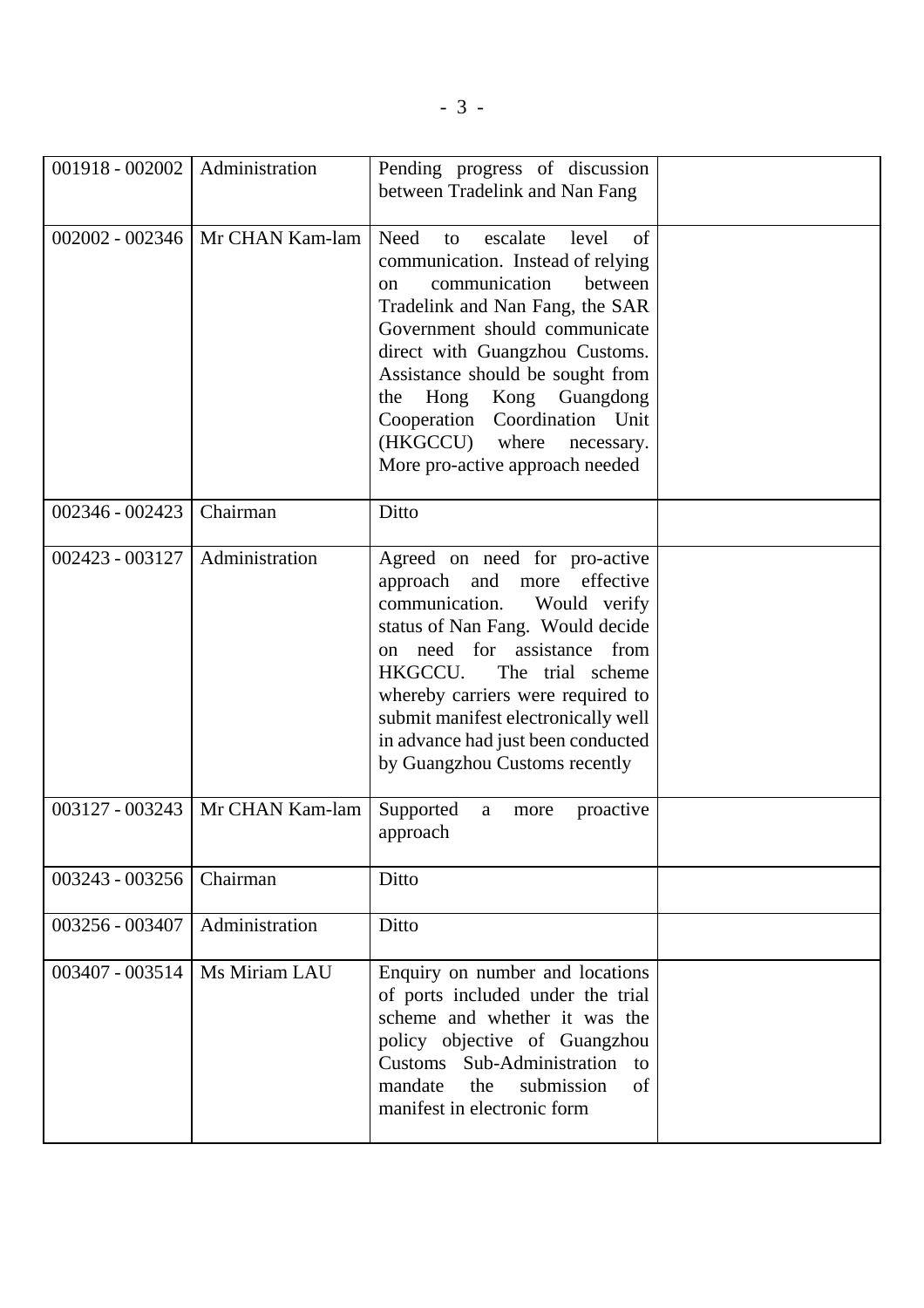| $003514 - 003610$ | Administration | Enquiry on number and locations<br>of ports included under the trial<br>scheme and whether it was the<br>policy objective of Guangzhou<br>Customs Sub-Administration<br>to<br>mandate<br>the<br>submission<br>$\sigma f$<br>manifest in electronic form                                                                                                                                                                                                                   | The Administration was<br>requested to advise the<br>number and locations of<br>ports included under the<br>trial scheme for electronic<br>submission of manifests<br>conducted by Guangzhou<br>Customs and to confirm<br>whether it was the policy<br>of<br>objective<br>the<br><b>Guangdong Customs Sub-</b><br>Administration to mandate<br>submission<br>the<br>of<br>manifests in electronic<br>form |
|-------------------|----------------|---------------------------------------------------------------------------------------------------------------------------------------------------------------------------------------------------------------------------------------------------------------------------------------------------------------------------------------------------------------------------------------------------------------------------------------------------------------------------|-----------------------------------------------------------------------------------------------------------------------------------------------------------------------------------------------------------------------------------------------------------------------------------------------------------------------------------------------------------------------------------------------------------|
| 003610 - 003649   | Chairman       | Ditto                                                                                                                                                                                                                                                                                                                                                                                                                                                                     |                                                                                                                                                                                                                                                                                                                                                                                                           |
| 003649 - 003656   | Administration | Ditto                                                                                                                                                                                                                                                                                                                                                                                                                                                                     |                                                                                                                                                                                                                                                                                                                                                                                                           |
| 003656 - 003712   | Ms Miriam LAU  | <b>EMAN</b> charges                                                                                                                                                                                                                                                                                                                                                                                                                                                       |                                                                                                                                                                                                                                                                                                                                                                                                           |
| 003712 - 004229   | Tradelink      | Discussion ongoing with airport<br>operators.<br>terminal<br><b>EMAN</b><br>charges for air carriers under<br>negotiation. Technical assistance<br>to be given to river carriers in<br>interfacing<br>with<br>Tradelink.<br>Tradelink<br>offered<br>had<br>the<br>provision of free Tradelink service<br>for the first three months of EMAN<br>implementation to "subsidize" the<br>upfront costs incurred by river<br>carriers<br>interfacing<br>in<br>with<br>Tradelink |                                                                                                                                                                                                                                                                                                                                                                                                           |
| 004229 - 004242   | Chairman       | Ditto                                                                                                                                                                                                                                                                                                                                                                                                                                                                     |                                                                                                                                                                                                                                                                                                                                                                                                           |
| 004242 - 004319   | Administration | Ditto                                                                                                                                                                                                                                                                                                                                                                                                                                                                     |                                                                                                                                                                                                                                                                                                                                                                                                           |
| 004319 - 004344   | Ms Miriam LAU  | Ditto                                                                                                                                                                                                                                                                                                                                                                                                                                                                     |                                                                                                                                                                                                                                                                                                                                                                                                           |
| 004344 - 004414   | Administration | Ditto                                                                                                                                                                                                                                                                                                                                                                                                                                                                     |                                                                                                                                                                                                                                                                                                                                                                                                           |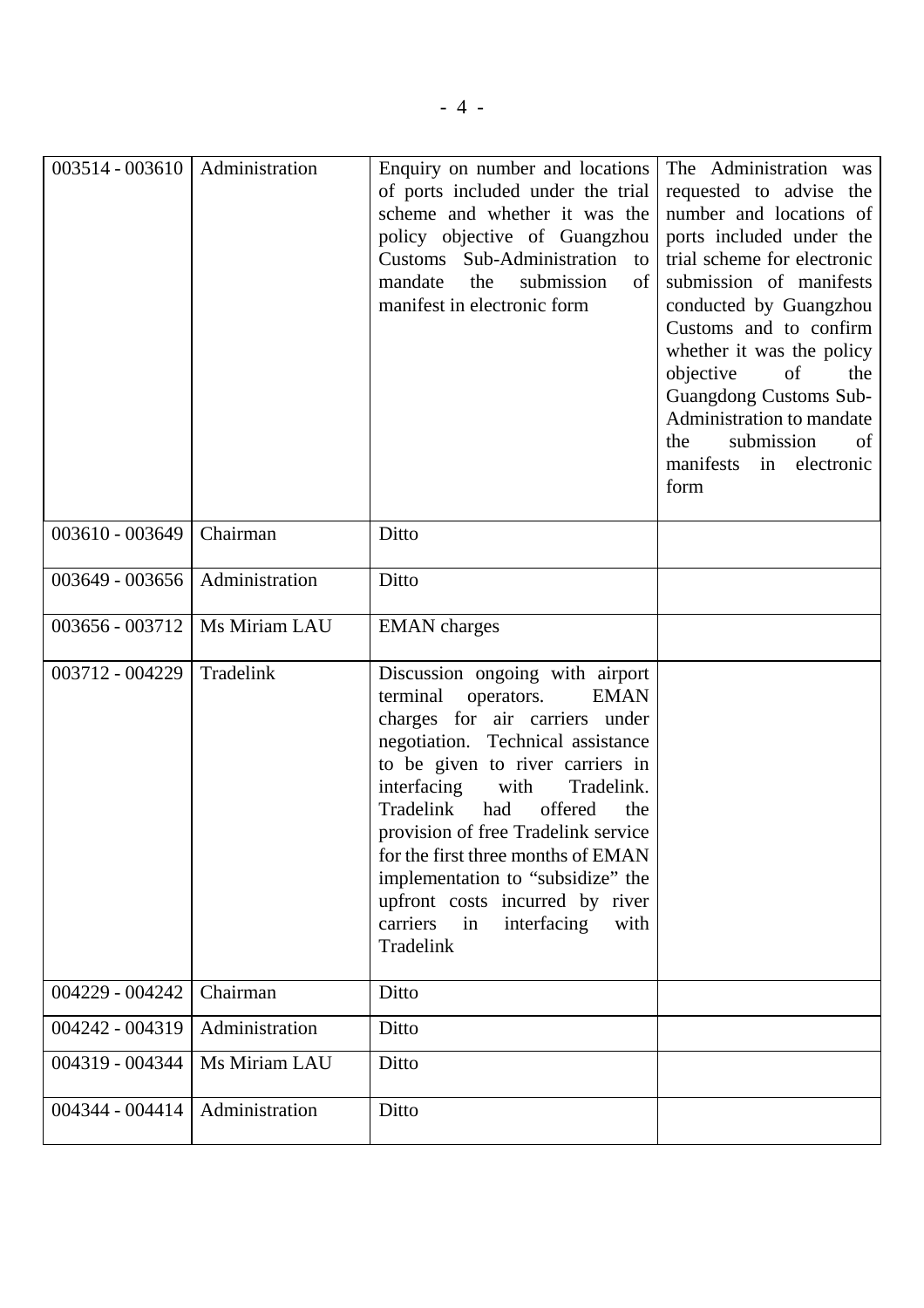| 004414 - 004452   | Ms Miriam LAU  | <b>EMAN</b> charges for rail carriers                                                                                                                                                                                                                                                                                                                                                                                                                                                                                         |  |
|-------------------|----------------|-------------------------------------------------------------------------------------------------------------------------------------------------------------------------------------------------------------------------------------------------------------------------------------------------------------------------------------------------------------------------------------------------------------------------------------------------------------------------------------------------------------------------------|--|
|                   |                |                                                                                                                                                                                                                                                                                                                                                                                                                                                                                                                               |  |
| $004452 - 004508$ | Tradelink      | carriers<br>raised<br>Rail<br>had<br>no<br>objection to the proposed EMAN<br>charges                                                                                                                                                                                                                                                                                                                                                                                                                                          |  |
| $004508 - 004519$ | Ms Miriam LAU  | Ditto                                                                                                                                                                                                                                                                                                                                                                                                                                                                                                                         |  |
| $004519 - 004535$ | Administration | Ditto                                                                                                                                                                                                                                                                                                                                                                                                                                                                                                                         |  |
| $004535 - 004610$ | Ms Miriam LAU  | Basis for setting EMAN charges<br>should be the same irrespective of<br>mode of transport                                                                                                                                                                                                                                                                                                                                                                                                                                     |  |
| 004610 - 004614   | Chairman       | Ditto                                                                                                                                                                                                                                                                                                                                                                                                                                                                                                                         |  |
| 004614 - 004638   | Tradelink      | Volume<br>discount<br>offered<br>to<br>carriers                                                                                                                                                                                                                                                                                                                                                                                                                                                                               |  |
| 004638 - 004652   | Chairman       | <b>EMAN</b> charges for ocean liners                                                                                                                                                                                                                                                                                                                                                                                                                                                                                          |  |
| $004652 - 004711$ | Tradelink      | liners<br>raised<br>had<br>Ocean<br>no<br>objection to proposed EMAN<br>charges                                                                                                                                                                                                                                                                                                                                                                                                                                               |  |
| 004711 - 004918   | Chairman       | Continuation of clause-by-clause<br>examination of the Bill                                                                                                                                                                                                                                                                                                                                                                                                                                                                   |  |
| $004918 - 005411$ | Administration | Section 15 - Duty to provide<br>particulars of all cargo<br>Agreed that once a full and<br>complete manifest had<br>been<br>provided under section $15(1B)(c)$<br>using services provided by a<br>specified body, there should not be<br>a need to re-submit a manifest<br>under section 11 or 12 of the<br>Import and Export (Registration)<br>Regulations, Cap 60E. An option<br>allowed<br>for<br>carriers<br>to<br>simultaneously furnish manifest by<br>electronic means to comply with<br>both section 15 of Cap 60 and |  |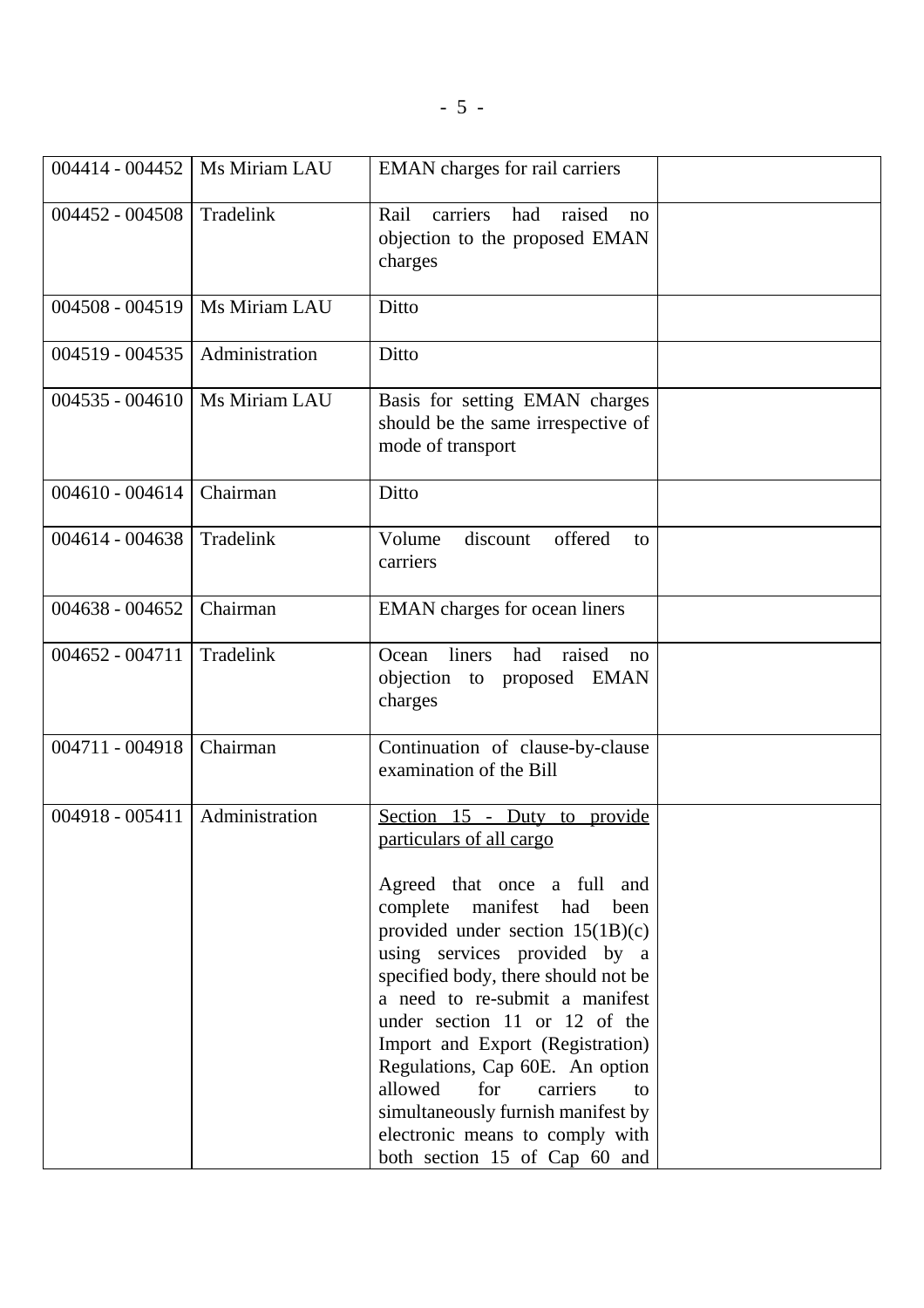|                   |                  | Regulation 11 or 12 of Cap 60E.<br>Proposed addition of new section<br>$15(1C)$ to reflect that the Customs<br>and Excise Department (C&ED)<br>would accept a manifest as long as<br>the particulars contained were<br>sufficient for the purpose of cargo<br>clearance                             |  |
|-------------------|------------------|-----------------------------------------------------------------------------------------------------------------------------------------------------------------------------------------------------------------------------------------------------------------------------------------------------|--|
| $005411 - 005422$ | Chairman         | Manifest submitted in paper form<br>under section $15(1B)$                                                                                                                                                                                                                                          |  |
| 005422 - 005434   | Administration   | If a manifest was submitted in<br>paper form under section $15(1B)$<br>the carrier would have to re-submit<br>a manifest using services provided<br>by a specified body under<br>Regulation 11 or 12 of Cap 60E                                                                                     |  |
| 005434 - 005451   | ALA <sub>2</sub> | Enquiry on how avoidance in<br>duplication was reflected in law                                                                                                                                                                                                                                     |  |
| 005451 - 005507   | Administration   | Ditto                                                                                                                                                                                                                                                                                               |  |
| $005507 - 005601$ | Ms Miriam LAU    | If the purpose was to avoid<br>duplication, the provisions should<br>be in the form of deeming<br>provisions such that when a<br>manifest was submitted under<br>section 15 of Cap 60 through a<br>service provider, it would be<br>deemed to be submitted under<br>Regulation 11 and 12 of Cap 60E |  |
| 005601 - 005646   | Administration   | Submission under section 15 of<br>Cap 60 might not be complete and<br>should not therefore be deemed to<br>be a complete manifest                                                                                                                                                                   |  |
| 005646 - 005657   | Chairman         | Ditto                                                                                                                                                                                                                                                                                               |  |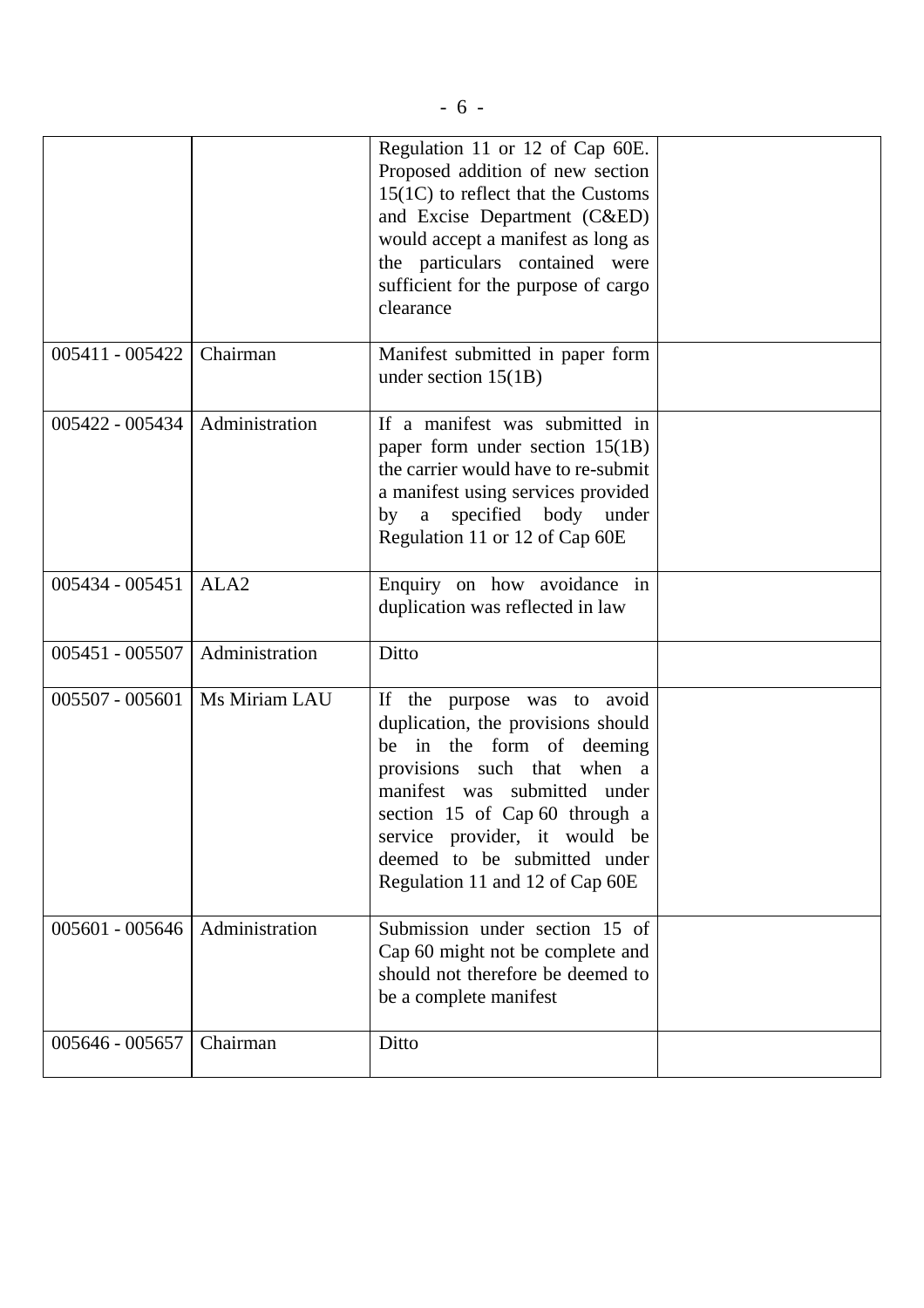| 005657 - 005902   | Administration   | Manifest furnished to C&ED<br>officers under section 15 of Cap 60<br>might not be full and complete but<br>might be accepted for the purpose<br>of cargo clearance. Meanwhile a<br>full<br>and complete<br>manifest<br>containing particulars such as<br>permit and licence numbers were<br>required under Regulation 11 and<br>12 of Cap 60E |  |
|-------------------|------------------|-----------------------------------------------------------------------------------------------------------------------------------------------------------------------------------------------------------------------------------------------------------------------------------------------------------------------------------------------|--|
| 005902 - 005944   | ALA <sub>2</sub> | Reference made to new section<br>$15(1C)$ on definition of manifest.<br>Enquiry on what particulars should<br>be contained in a manifest in order<br>that it would be regarded by<br>C&ED officers as sufficient for the<br>purpose                                                                                                           |  |
| 005944 - 010201   | Administration   | Particulars required were set out in<br>manifest notice under Cap 60C                                                                                                                                                                                                                                                                         |  |
| $010201 - 010210$ | Chairman         | Consideration should be given to<br>setting out the kind of particulars<br>that were required in the manifest<br>rather than relying on<br>the<br>discretion of C&ED officers                                                                                                                                                                 |  |
| $010210 - 010240$ | ALA <sub>2</sub> | Ditto                                                                                                                                                                                                                                                                                                                                         |  |
| 010240 - 010409   | Administration   | The particulars required in a<br>manifest were prescribed under<br>section 17 of Cap. 60 and set out in<br>the manifest notice under Cap. 60.<br>The discretion by C&ED officers<br>would not exceed what was laid<br>down in the law                                                                                                         |  |
| 010409 - 010423   | ALA <sub>2</sub> | Concerned<br>discretionary<br>about<br>power by C&E officers                                                                                                                                                                                                                                                                                  |  |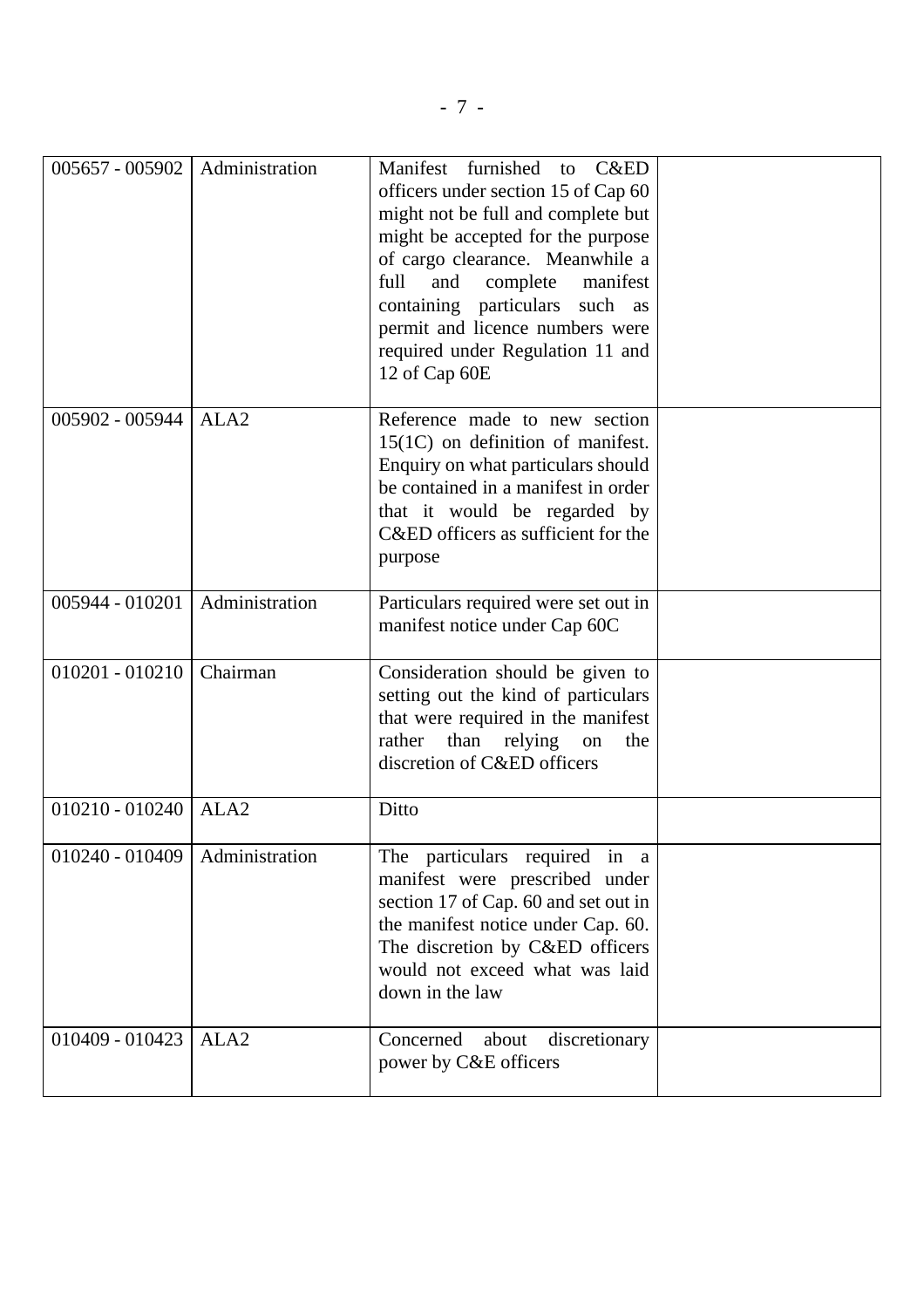| $010423 - 010651$ | Administration   | Difficulties in providing a list of<br>particulars which would apply to<br>all modes of transport                                                                                                                                                                                                                                                                                      |  |
|-------------------|------------------|----------------------------------------------------------------------------------------------------------------------------------------------------------------------------------------------------------------------------------------------------------------------------------------------------------------------------------------------------------------------------------------|--|
| $010651 - 010727$ | Ms Miriam LAU    | Ditto                                                                                                                                                                                                                                                                                                                                                                                  |  |
| 010727 - 010745   | ALA <sub>2</sub> | Reference made to manifest notice<br>in Cap 60C                                                                                                                                                                                                                                                                                                                                        |  |
| 010745 - 010756   | Ms Miriam LAU    | Where certain particulars were not<br>applicable, they need not be<br>supplied                                                                                                                                                                                                                                                                                                         |  |
| 010756 - 010838   | Administration   | Consideration<br>given<br>be<br>to<br>including in new section $15(1C)$<br>the particulars required in a<br>manifest furnished under that<br>section                                                                                                                                                                                                                                   |  |
| 010838 - 010908   | Ms Miriam LAU    | Might need to consider deeming<br>provisions to avoid duplication                                                                                                                                                                                                                                                                                                                      |  |
| $010908 - 011111$ | Administration   | Deeming provisions could only<br>apply to manifest submitted using<br>services by specified service<br>provider. The technical option to<br>be provided by Tradelink enabled<br>carrier to indicate whether he<br>wished to make a submission<br>under section 15 of Cap 60 only or<br>a submission under both section 15<br>of Cap 60 and Regulation 11 or 12<br>of Cap 60E in one go |  |
| 011111 - 011123   | Chairman         | Ditto                                                                                                                                                                                                                                                                                                                                                                                  |  |
| 011123 - 011141   | Ms Miriam LAU    | Ditto                                                                                                                                                                                                                                                                                                                                                                                  |  |
| 011141 - 011318   | Administration   | A deeming provision was possible<br>from a drafting point of view but<br>the problem was how the provision<br>could be put to practice                                                                                                                                                                                                                                                 |  |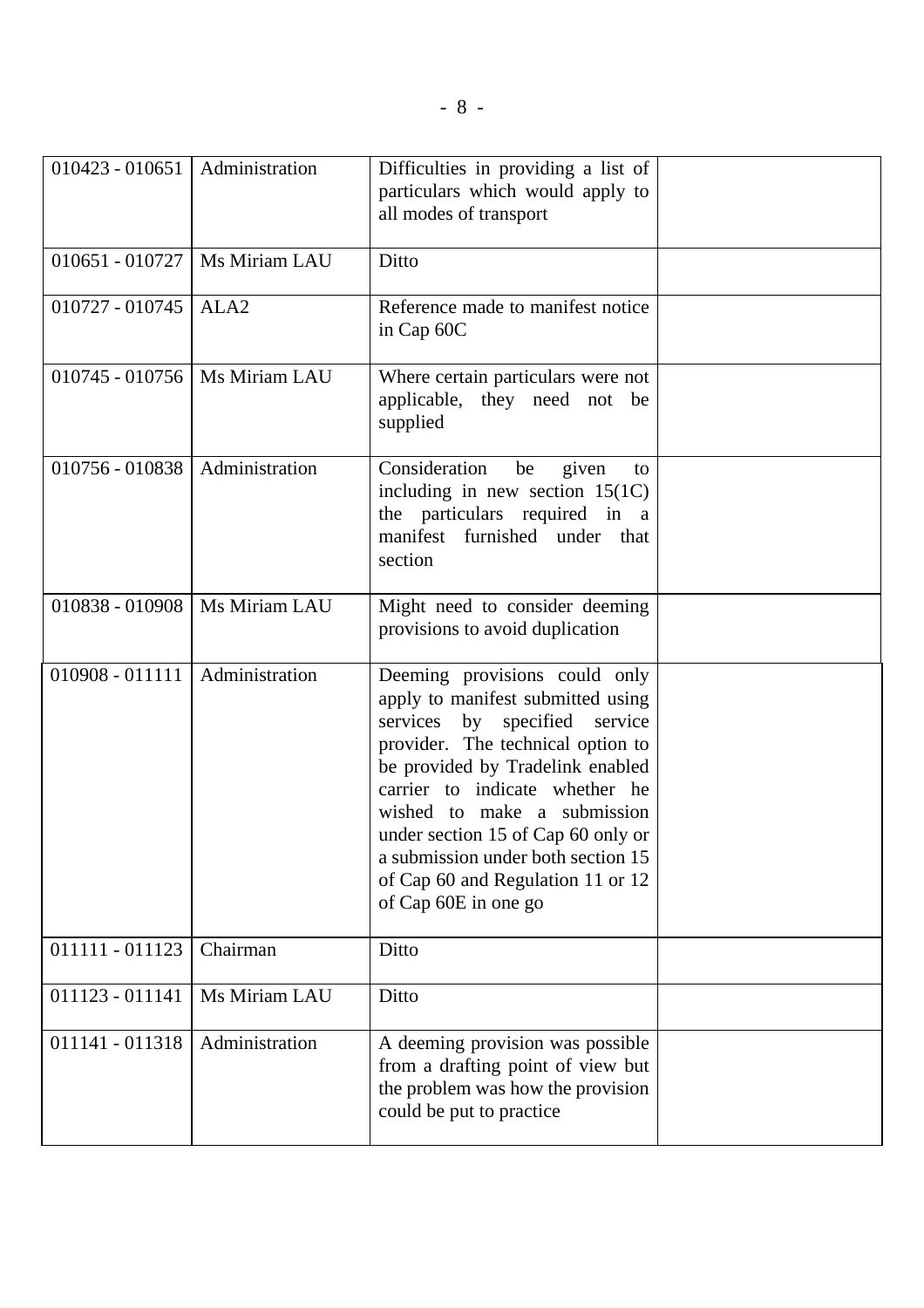|                                    | 011318 - 011410   Ms Miriam LAU | Deeming provision necessary as it<br>would ensure that a carrier who<br>submitted a full and complete<br>manifest would not have to submit<br>it again                                                                                                                                                                                              |                                                                                                                                                                                                                                                                   |
|------------------------------------|---------------------------------|-----------------------------------------------------------------------------------------------------------------------------------------------------------------------------------------------------------------------------------------------------------------------------------------------------------------------------------------------------|-------------------------------------------------------------------------------------------------------------------------------------------------------------------------------------------------------------------------------------------------------------------|
| 011410 - 011449                    | ALA <sub>2</sub>                | A deeming provision could be<br>added to the regulations under Cap<br>60E rather than the Ordinance                                                                                                                                                                                                                                                 |                                                                                                                                                                                                                                                                   |
| $011449 - 011545$                  | Administration                  | Agreed that it would be more<br>appropriate to place the deeming<br>provision in the regulations under<br>Cap 60E and agreed to consider<br>specifying the particulars that<br>might not be required in the<br>manifest under new section 15(1C).<br>C&ED would need to give some<br>thoughts to how the amendments<br>would affect their operation | The Administration was<br>requested to refine the<br>drafting<br>of<br>proposed<br>sections $15(1B)$ and $(1C)$<br>of the Import and Export<br>Ordinance (the Ordinance)<br>to reflect the intention of<br>avoiding duplication in the<br>submission of manifests |
|                                    | 011545 - 011556   Ms Miriam LAU | Amendments should provide for<br>simplification and streamlining of<br>procedure                                                                                                                                                                                                                                                                    |                                                                                                                                                                                                                                                                   |
| $011556 - 011602$                  | Chairman                        | Ditto                                                                                                                                                                                                                                                                                                                                               |                                                                                                                                                                                                                                                                   |
| $011602 - 011611$                  | Administration                  | Ditto                                                                                                                                                                                                                                                                                                                                               |                                                                                                                                                                                                                                                                   |
| 011611 - 011634                    | Chairman                        | Ditto                                                                                                                                                                                                                                                                                                                                               |                                                                                                                                                                                                                                                                   |
| $011634 - 011745$   Administration |                                 | Ditto                                                                                                                                                                                                                                                                                                                                               |                                                                                                                                                                                                                                                                   |
| 011745 - 011936                    | ALA <sub>2</sub>                | Section $19(1)$ - List showing ports<br>of call to be furnished to the<br>Commissioner<br>List showing ports of call amended<br>from "a written list" to "in paper<br>The purpose of this<br>form".<br>amendment is to indicate that such<br>list could only be made in paper<br>form and not in electronic form                                    |                                                                                                                                                                                                                                                                   |
| 011936 - 011947                    | Chairman                        | Section $19(1)$ - List showing ports<br>of call to be furnished to the                                                                                                                                                                                                                                                                              |                                                                                                                                                                                                                                                                   |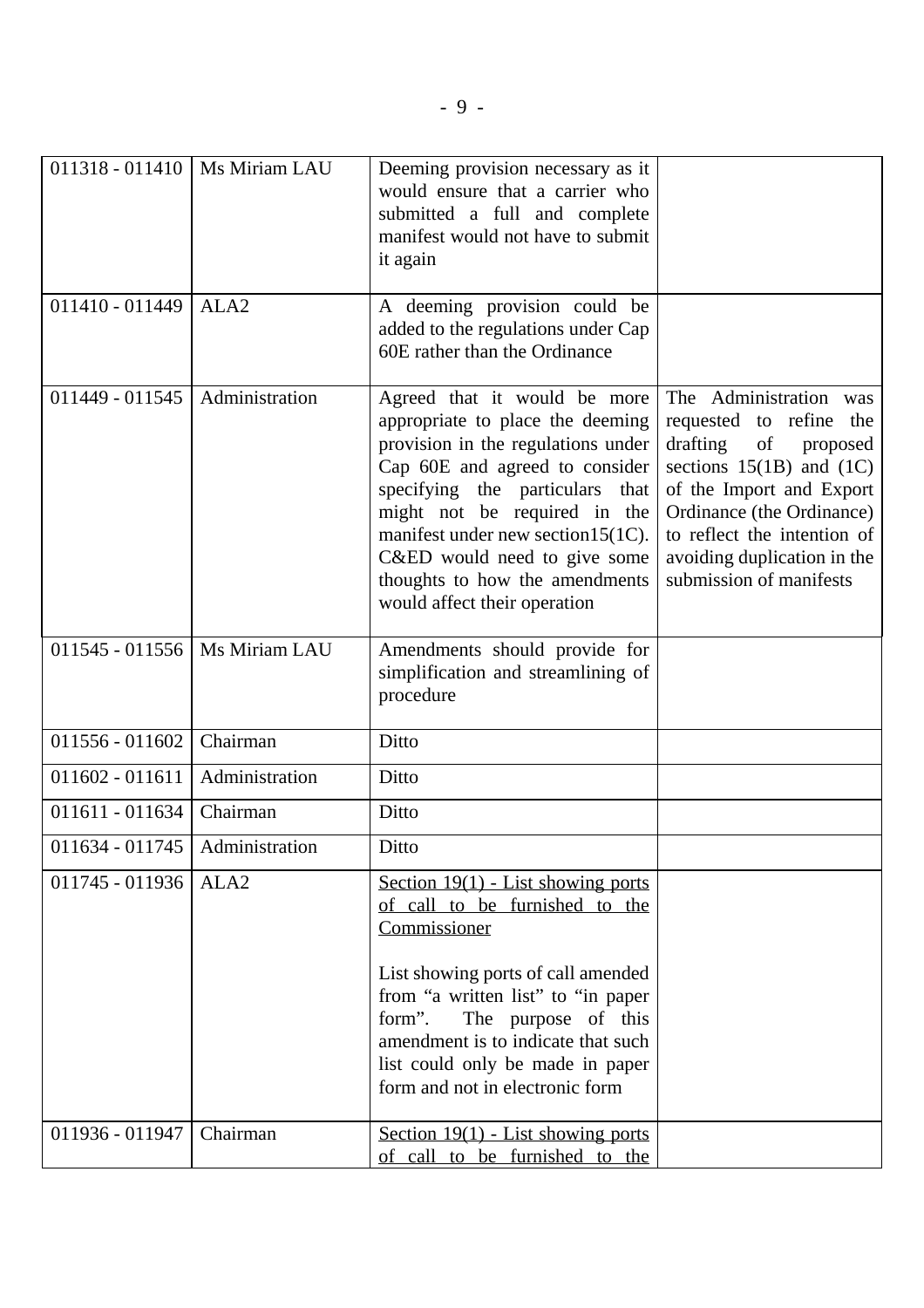|                   |                | <b>Commissioner</b>                                                                                                                                                                                                    |  |
|-------------------|----------------|------------------------------------------------------------------------------------------------------------------------------------------------------------------------------------------------------------------------|--|
|                   |                | List showing ports of call amended<br>from "a written list" to "in paper<br>form".<br>The purpose of this<br>amendment is to indicate that such<br>list could only be made in paper<br>form and not in electronic form |  |
| 011947 - 012014   | Ms Miriam LAU  | Ditto                                                                                                                                                                                                                  |  |
| 012014 - 012102   | Administration | Amendments<br>necessary<br>as<br>a<br>written list could be interpreted as<br>a list in electronic form by virtue of<br>Electronic<br>Transactions<br>the<br>Ordinance                                                 |  |
| $012102 - 012118$ | Ms Miriam LAU  | Query on the insistence that the list<br>should be made in paper form                                                                                                                                                  |  |
| 012118 - 012137   | Administration | Experience showed that from an<br>operational point of view, the list<br>should best be in paper form                                                                                                                  |  |
| 012137 - 012232   | Ms Miriam LAU  | Preferable to provide an option to<br>provide the list in electronic form                                                                                                                                              |  |
| 012232 - 012733   | Administration | Difficulties with receipt of list if<br>submitted in electronic form on<br>board a vessel as computer systems<br>might not be compatible                                                                               |  |
| 012733 - 012903   | Ms Miriam LAU  | Difficulties could be resolved if the<br>electronic record was sent in a<br>format<br>specified<br>under<br>the<br><b>Electronic Transactions Ordinance</b><br>(ETO)                                                   |  |
| 012903 - 012955   | Administration | Ditto                                                                                                                                                                                                                  |  |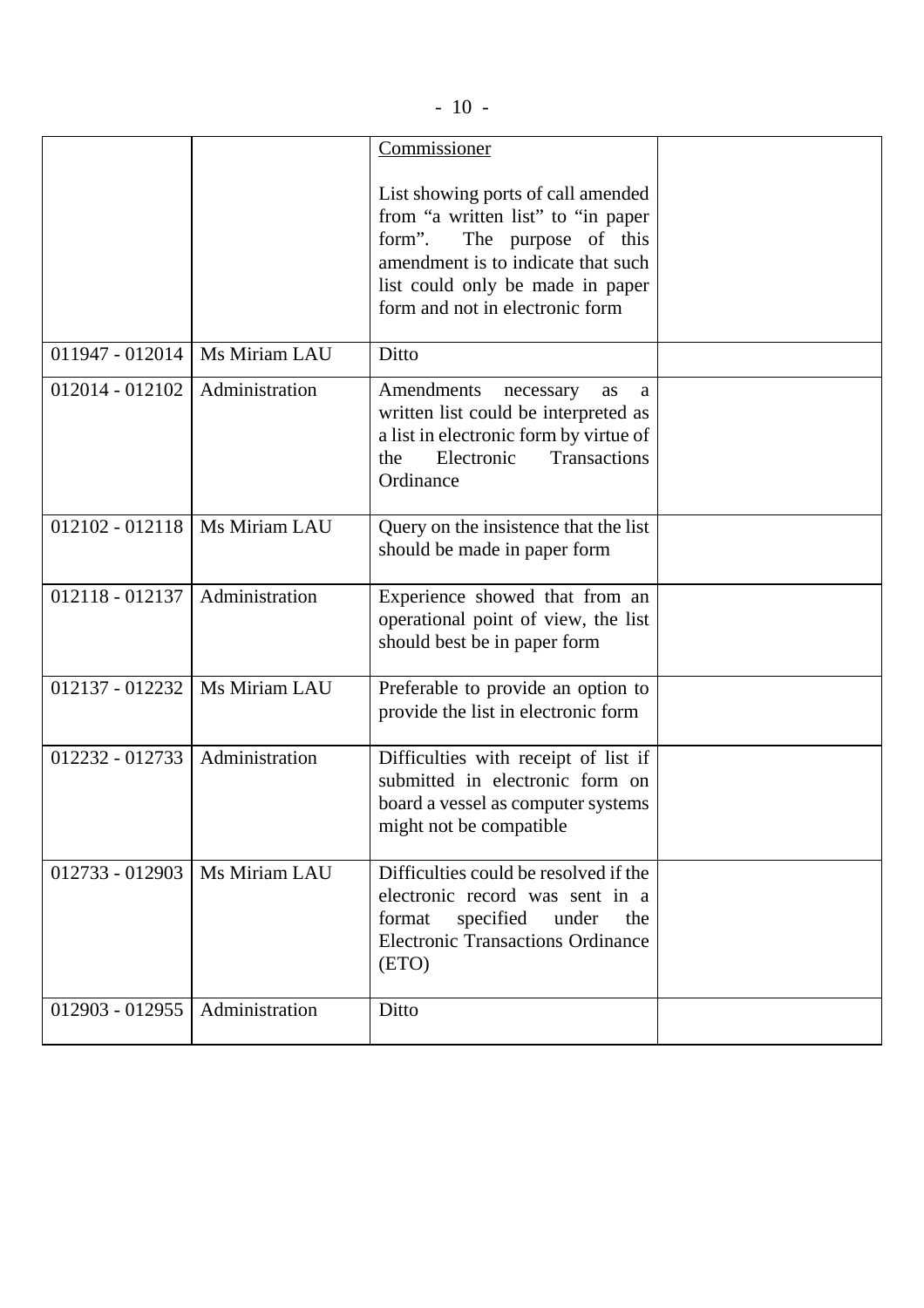| $012955 - 013011$                | ALA <sub>2</sub> | Since new section $15(1B)$ also<br>provided for manifest to be sent in<br>ETO format, likewise the same<br>should apply to section 19(1)                                                               |                                                                                                                                                                                                                                                                                                                                                                                                                                                                                                                                                                    |
|----------------------------------|------------------|--------------------------------------------------------------------------------------------------------------------------------------------------------------------------------------------------------|--------------------------------------------------------------------------------------------------------------------------------------------------------------------------------------------------------------------------------------------------------------------------------------------------------------------------------------------------------------------------------------------------------------------------------------------------------------------------------------------------------------------------------------------------------------------|
| $013011 - 013115$                | Administration   | Agree to amend section $19(1)$<br>along the lines of section $15(1B)(a)$<br>and $(b)$                                                                                                                  |                                                                                                                                                                                                                                                                                                                                                                                                                                                                                                                                                                    |
| $013115 - 013152$                | Ms Miriam LAU    | Ditto                                                                                                                                                                                                  |                                                                                                                                                                                                                                                                                                                                                                                                                                                                                                                                                                    |
| 013152 - 013203                  | Chairman         | Agree to amend section $19(1)$<br>along the lines of section $15(1B)(a)$<br>and $(b)$                                                                                                                  | The Administration was<br>requested to refine the<br>of<br>drafting<br>proposed<br>section<br>19(1)<br>of<br>the<br>Ordinance to make it an<br>option for the owner of any<br>vessel to provide in paper<br>form or in the form of an<br>electronic<br>record<br>(the<br>manner and format<br>in<br>which the information was<br>given must comply with<br>any requirement specified<br>under Section $11(2)$ of the<br>Electronic<br>Transactions<br>Ordinance in relation to<br>Cap. 60) a list showing<br>every port or place at<br>which the vessel had called |
| 013203 - 013302                  | ALA <sub>2</sub> | Section 19A deleted                                                                                                                                                                                    |                                                                                                                                                                                                                                                                                                                                                                                                                                                                                                                                                                    |
| $013302 - 013325$                | Administration   | The deletion had been deliberated<br>and agreed to by the Bills<br>Committee                                                                                                                           |                                                                                                                                                                                                                                                                                                                                                                                                                                                                                                                                                                    |
| 013325 - 013422                  | ALA <sub>2</sub> | The deletion would have the effect<br>of removing the criminal offence<br>for failure to furnish manifest to<br>the Director-General of Trade and<br>Industry (the Director) via a<br>service provider |                                                                                                                                                                                                                                                                                                                                                                                                                                                                                                                                                                    |
| 013422 - 013520   Administration |                  | Section 19A was deleted because                                                                                                                                                                        |                                                                                                                                                                                                                                                                                                                                                                                                                                                                                                                                                                    |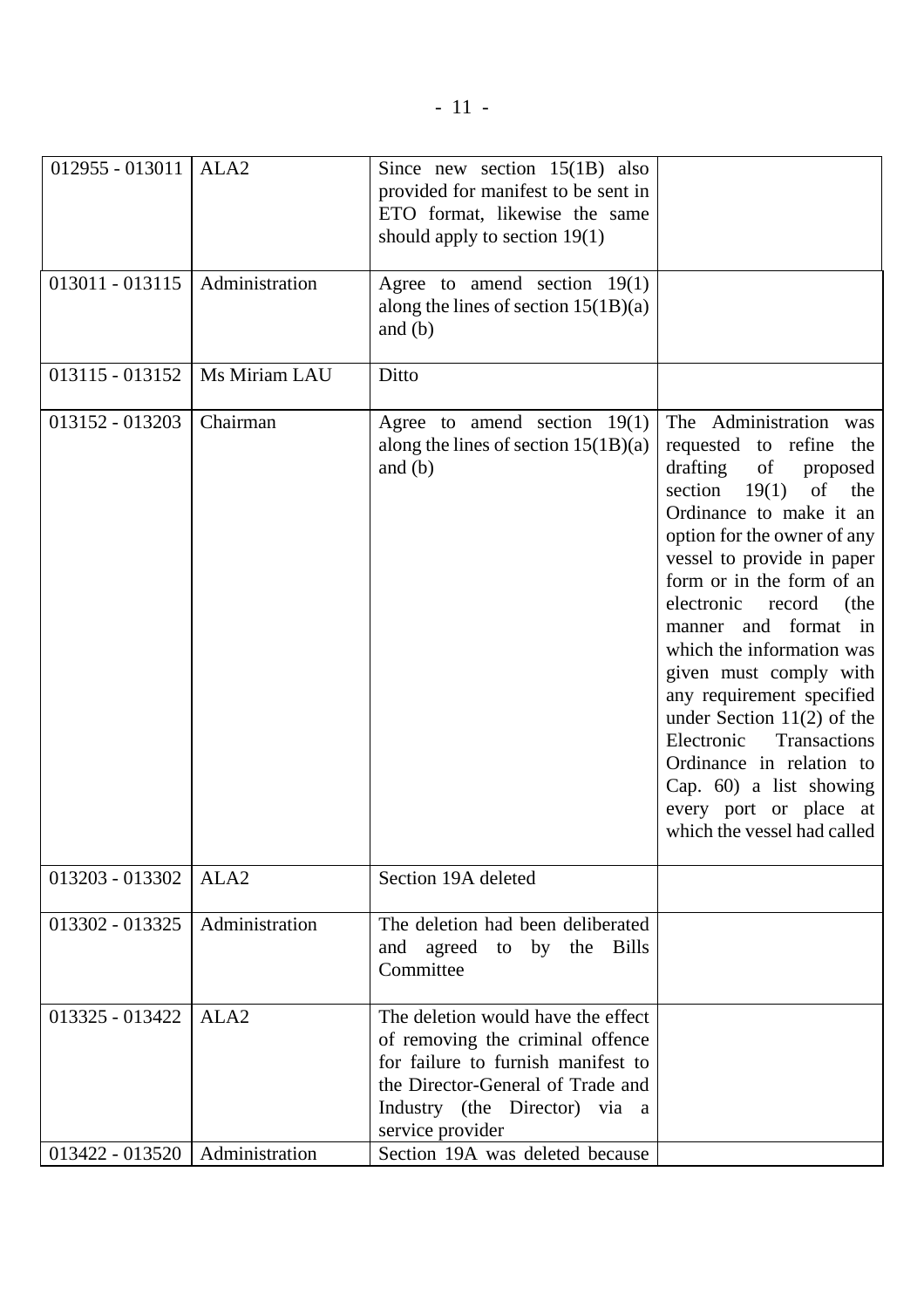|                   |                  | section 11A had<br>been<br>new<br>proposed allowing the Director to<br>have access to manifests lodged<br>with the Commissioner                               |  |
|-------------------|------------------|---------------------------------------------------------------------------------------------------------------------------------------------------------------|--|
| $013520 - 013525$ | ALA <sub>2</sub> | Section 20B - Requirement that<br>articles may be removed from<br>vessel, etc for examination                                                                 |  |
| 013525 - 013826   | Administration   | The amendment was to empower<br>the Commissioner of Customs and<br>Excise<br>notice<br>to<br>serve<br>electronically                                          |  |
| 013826 - 013840   | ALA <sub>2</sub> | Section 31 - Power to make<br>regulations                                                                                                                     |  |
| 013840 - 013904   | Administration   | The Director was included in<br>section 31(ia) since he also played<br>a role in receiving manifest under<br>certain circumstances                            |  |
| 013904 - 013941   | ALA <sub>2</sub> | Section $31(1A)$                                                                                                                                              |  |
| 013941 - 014003   | Administration   | Section $31(1A)$ was a technical<br>amendment                                                                                                                 |  |
| $014003 - 014008$ | Ms Miriam LAU    | Whether<br>the<br>would<br>be<br>user<br>consulted on the charges payable<br>in connection with information<br>using services provided by a<br>specified body |  |
| $014008 - 014041$ | Administration   | The provision referred to the<br>manner of payment and was meant<br>to facilitate payment which could<br>be in the form of credit card,<br>autopay etc        |  |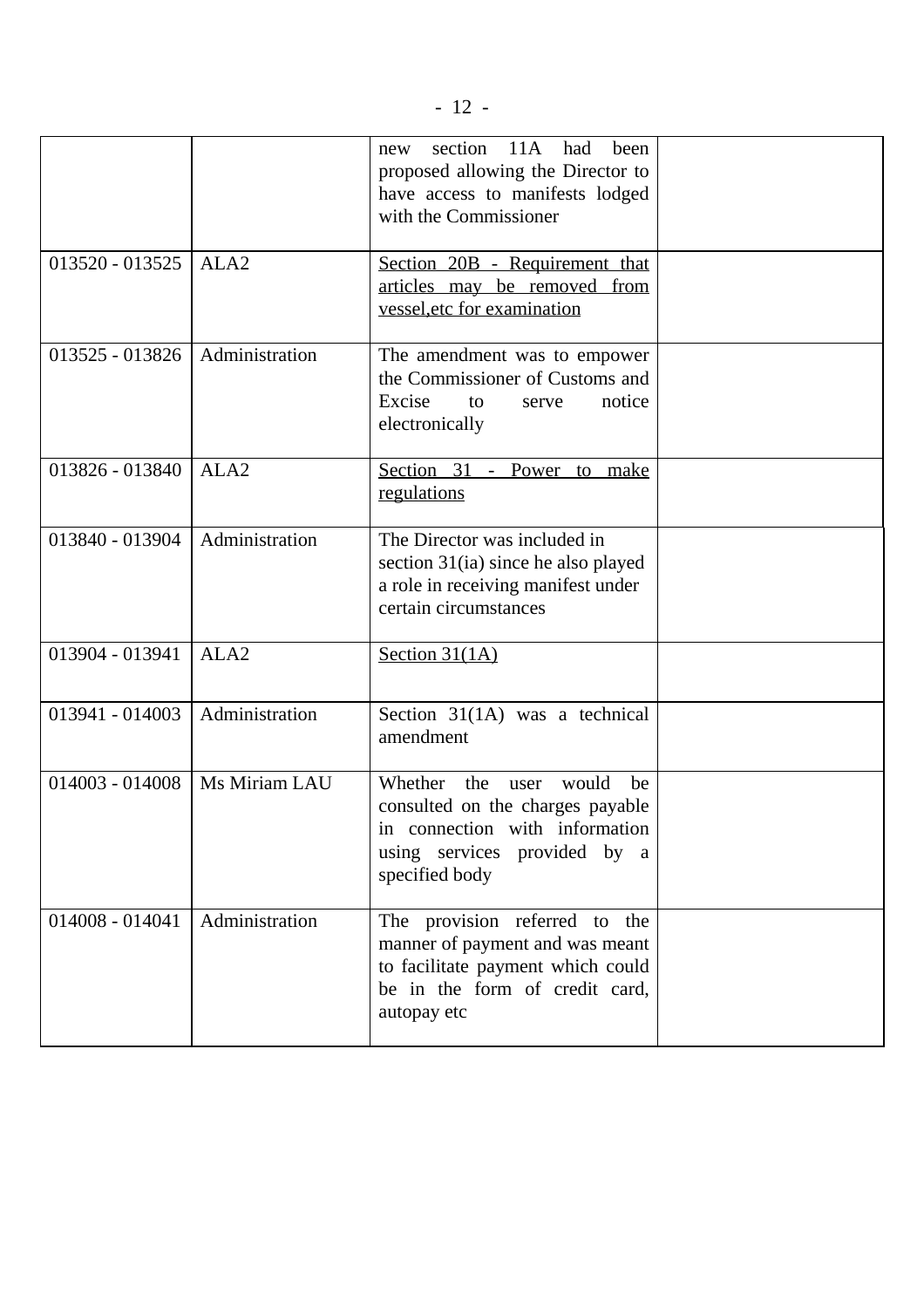| $014041 - 014057$ | Ms Miriam LAU    | Whether the provision would allow<br>the Government to decide on the<br>users' behalf the<br>of<br>manner<br>payment                                                                                                                                                                                                                            |  |
|-------------------|------------------|-------------------------------------------------------------------------------------------------------------------------------------------------------------------------------------------------------------------------------------------------------------------------------------------------------------------------------------------------|--|
| $014057 - 014206$ | Administration   | An example of a more flexible<br>manner of payment was that a bank<br>was designated to receive the duty<br>paid by dutiable commodities<br>traders through paying at any<br>branch, through the Corporate<br>Banking<br>System or<br>Internet<br>Banking. The provision would<br>allow a more flexible arrangement<br>on the manner of payment |  |
| $014206 - 014217$ | Chairman         | Ditto                                                                                                                                                                                                                                                                                                                                           |  |
| 014217 - 014302   | Ms Miriam LAU    | Whether payment referred to the<br>payment by users                                                                                                                                                                                                                                                                                             |  |
| 014302 - 014407   | Administration   | Payment referred to those set out<br>under section $31(1)(x)$ and (aa)                                                                                                                                                                                                                                                                          |  |
| $014407 - 014422$ | Ms Miriam LAU    | Ditto                                                                                                                                                                                                                                                                                                                                           |  |
| $014422 - 014500$ | Administration   | Payment referred to Government<br>charges                                                                                                                                                                                                                                                                                                       |  |
| $014500 - 014620$ | Ms Miriam LAU    | The<br>regulations<br>made<br>under<br>section $31(1A)$ should not specify<br>the manner of payment by the user<br>to the service provider for the<br>electronic services provided                                                                                                                                                              |  |
| 014620 - 014644   | ALA <sub>2</sub> | Section 32A                                                                                                                                                                                                                                                                                                                                     |  |
| 014644 - 014701   | Ms Miriam LAU    | Discussion to be continued at next<br>meeting                                                                                                                                                                                                                                                                                                   |  |